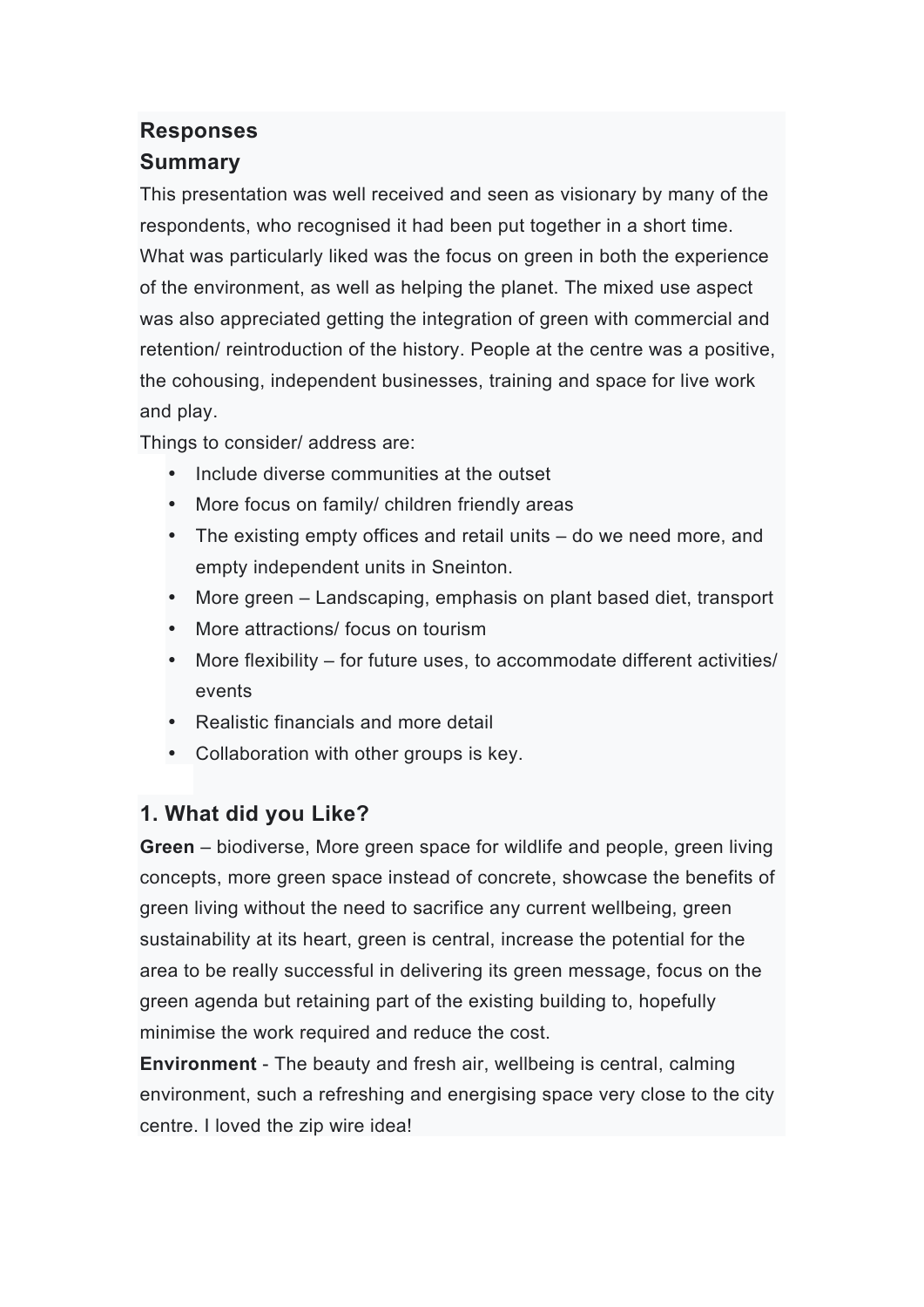**Mixed use/ multi use** – mixed use green vision, combination of green, open space with commercial elements, balance of green with living, working retail, multi use square, the joined-up thinking (food production to supply local businesses), the mix of sustainable parts, the green and communal spaces, the integration into the city, mix of retail, affordable housing, space for small businesses and of course green space, great combination of green space and independent shops and food outlets, as well as places to live and work.

**Urban forest/ gardens** – fantastic, city forest, vertical gardens, loved the idea of an urban forest

**Water features**- I love the inclusion of water features, use of water, **Environmental aspects** – renewable energy emphasis, excellent commitment to waste reduction and energy efficiency, hydroponics/ aquaponics, vertical growing, ticked a lot of the issues, vertical gardens, seemed to be based on sound sustainability principles, focus on developments being sustainable and environmentally conscious, ecofriendly buildings including housing, local production of food and other items, many environmentally good/sustainable technologies **People** - space where people could live, work and have fun, It had humans, the wellbeing of humans and the planet at its core - very refreshing, Jobs for everyone, giving everyone a sense of purpose and pulling together, something for everyone. I loved the emphasis on inspiring the young

**Business** – will boost tourism- which the city will need to survive in a posthigh street retail era, Local independent retail, cafes etc, I liked the realism recognising the requirements for high quality corporate business space with green credentials for revenue, potential to be really good for small business start-ups with smaller lower cost units, retail and business spaces to be aimed at small, local entrepreneurs (no chain stores) **Opening it up** – the open space, aspect to the castle, new routes across town, open spaces make me feel good, opening up the viewpoints to different points of the city, Connections through the City, Opening up Colin street to the castle would be incredible, pedestrianising the road,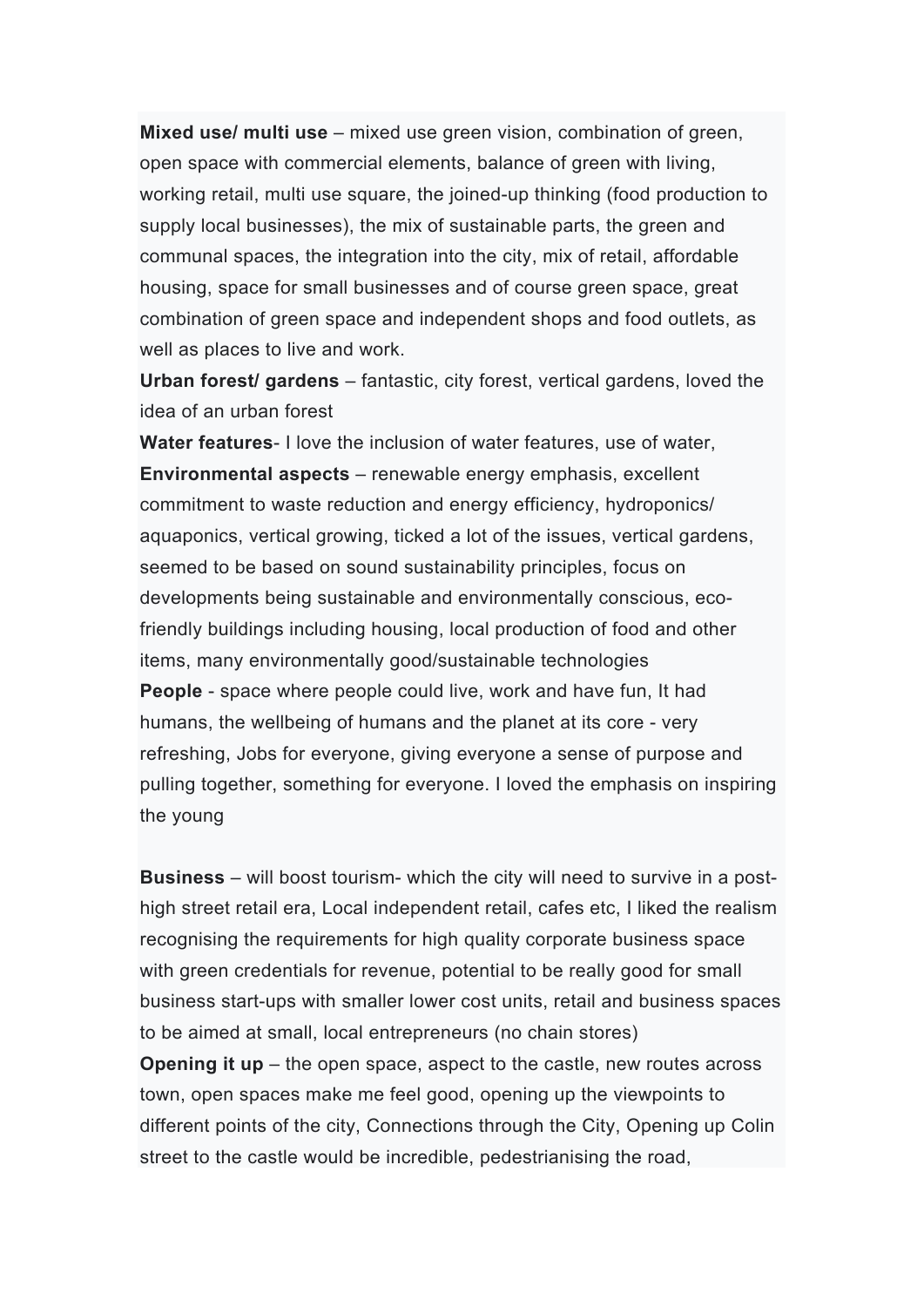**Living** - Well being. Resilient, the shared living, bring life into the area to make it a place to live, work and play in a really sustainable way, aim to make it a fun place to be, Live green, work green ,play green all in walking distance, Much needed change about how we live

**City for the future** – the way all cities must go, environmental features essential for cities – good to see its considered from the start

**Retention/ restoration** - reinstating the old perspectives views from previous streets has been much appreciated, Reinstating old streets and view of the castle,Preserves original geographical features, Use of caves, I also loved how the heritage of Nottingham is intertwined within the whole project!, mixing old and new, reconnecting to what was there historically, use of level changes

**Community/ Cohousing** - I think that will really draw in the community, will reflect the rich, ethnic diversity of the city, seems to include something for the whole community, intergenerational, I like the inclusion of a Cohousing project as this is a particular interest, areas that promote community interaction would be great, communal living ideas, Community and well-being at its heart, better cultural infrastructure **Education** - Training provision, Training spaces,

**Opportunity for Nottingham** - to realise and lead the way with a major sustainable live/work project, to redevelop the Broadmarsh site and to reinvigorate the entire city centre, addresses the loss of the vibrancy in the city centre and that it no longer provides an interesting destination for families to visit and stay.

**Inspiring vision** – positive, fresh ideas, a vision that will transform the city to a place to be proud of, for the future and connecting back to our heritage, a new way forward,

**Process/ presentation** - Collaboration is welcomed, you tried to bring people together and reflect their views, covered the various aspects of the proposal equally by the relevant people, masterplan well articulated, well presented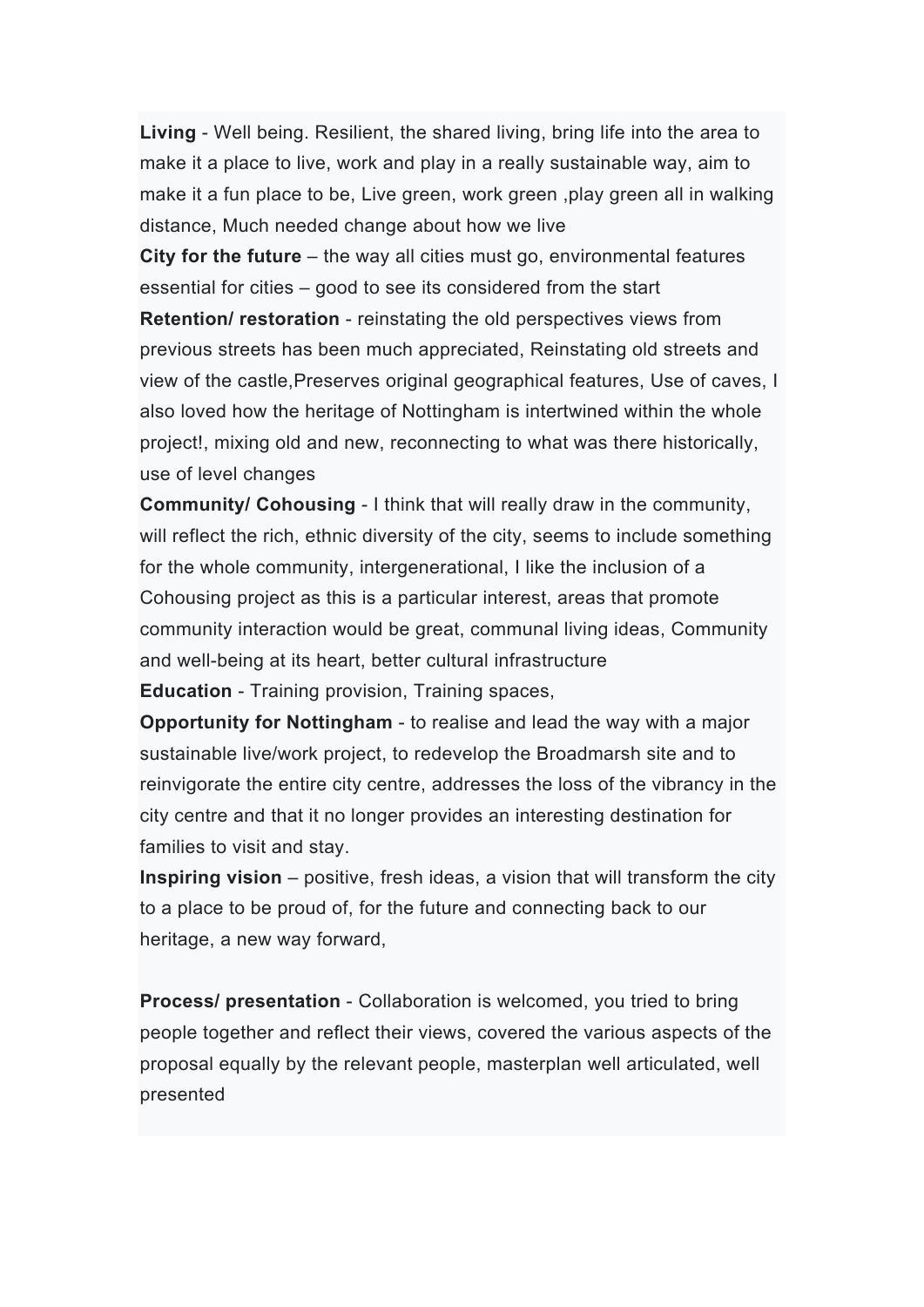**Overall** – A lot of things, All good, Everything, Very comprehensive, It's ambition, loved it, brilliant, visionary, Innovative, Imaginative, Sustainability, Elegance, People First, bold, inclusive, looks fresh and exciting aspiration, sustainable outlook, overall holistic concept, very well informed, great ideas It really will make Nottingham city centre a great place to visit again

I think it's tremendously ambitious! I loved it! Excellent choice of name A reason to get out of bed!

#### **2. What did you not like so much?**

**Office / Retail space -** office and retail space will be required less and less going forwards, already so many buildings in the city where retail and office being vacated, the need for independent shops when it appears Hockley and Sneinton have plenty of empty shops, we may not be able to control the type of businesses required to make it cost effective, so many empty shops in viable buildings in the city. Do we really need more shops, even if they are aimed at indie retailers

**Financials** - more work on commercial feasibility, more about the financial models, needs to be believable to people who will supply the funding, Not sure how well the proposal will stack up financially against other more commercial proposals, Need to be realistic about barriers such as the existence of the NCP car park which the council can't afford to buy **Economy** - tourism is the only way to boost our local economy and the city requires a unique attraction/s from this space

**Environment** - Intu buildings looked like most high rise blocks and did not appear that attractive, Still feels very built up with islands of green,plans still looked to have a lot of hard landscaping and the way the additional green elements were shown looked less natural than I'd hoped, seemed to be a lack of seating and with tables, Lack of play space and play areas for children, issues re community safety need addressing - night-time safety, presence of allotments in an urban context is a bit concerning, Would have preferred more of a wildlife corridor reinstating the old marshland/ River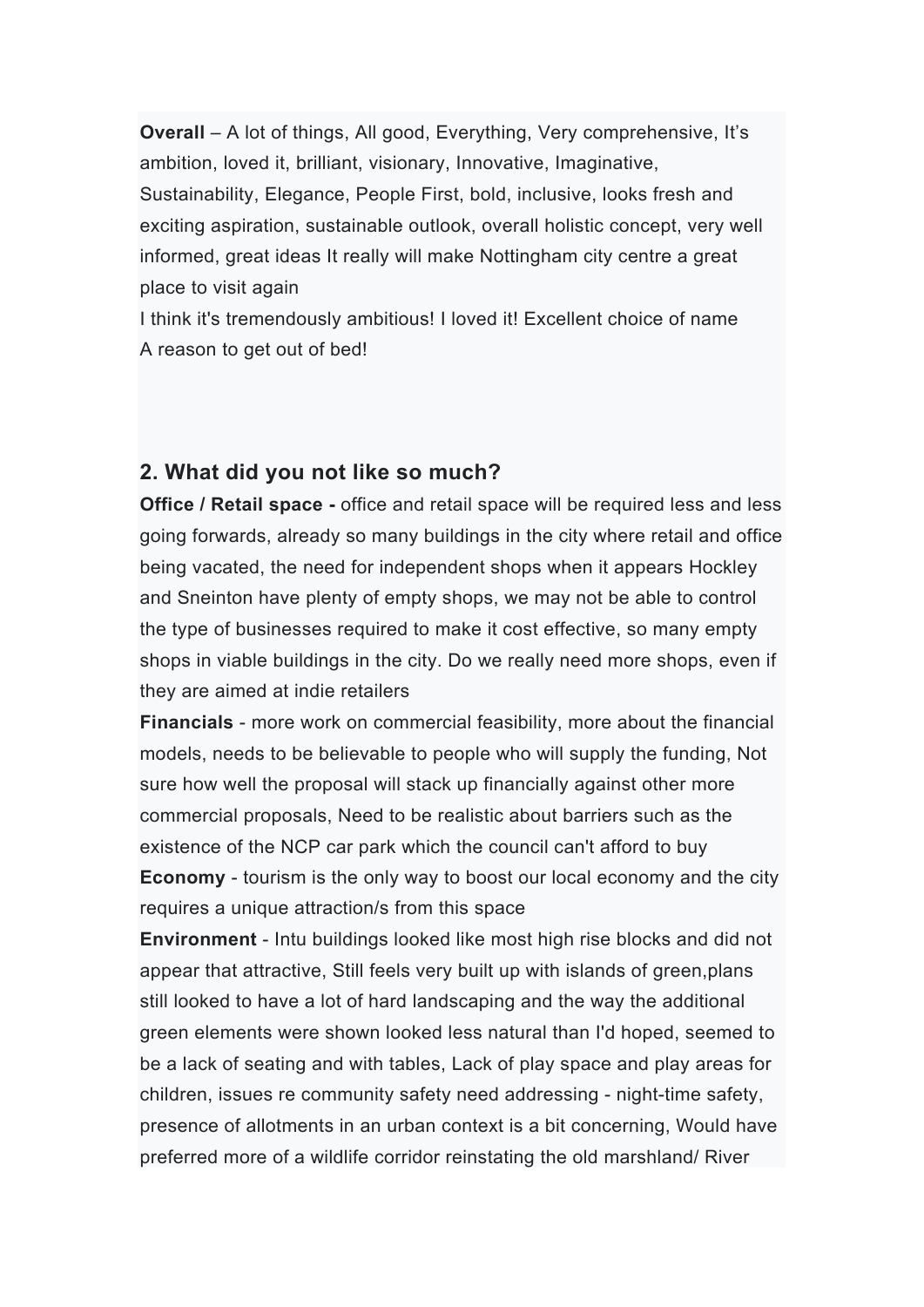route rather than formal gardens, tree planting and fountains, That this would be such a refreshing and energising space very close to the city centre. lack of community space for childcare, cultural events A lot of open water like that in a city centre will end up full of rubbish, and is also a bit of a safety hazard.

**Demolition** - While the current Broadmarsh centre certainly isn't great it still seems a shame environmentally and culturally to demolish so much of it.

**Design** - The housing design didn't look very creative, needs to study in more details the volumes of the buildings.

**Connections** - I think perhaps smoother links to the main shopping area as at the moment it feels quite disconnected - like walking into another dimension, Would be better to ensure those connections to the other quarters of the City, Difficult to see how cycles would traverse the various routes through the site and what form they will take

**Diversity** - Not diverse enough in terms of equality across all aspects **More information** - More about the extent to which cohousing is happening around the UK and around the world would be good,

**Substance** - Too lightweight, many assertions made without

substance,The living aspects seemed very idealistic, No clear delivery plan - are you trying to develop a scheme that can actually be implemented or is it just illustrative to show what could be done? For sure it will attract artists and creative traders but who is it for, and will that community sustain.

**Food production** - how much green space there is for food - would you not need more space to be sustainable for personal and commercial use? **More history** – Drury Lane

**Presentation/ Launch Event** - not being able to converse freely (though quite understand why this wasn't possible! Only frustrating element was attendee participation/ comments who did not appreciate/ understand this is still a proposal that has not been approved by anyone

**Nothing** - All good! It all seemed to be well considered. I loved it all.

#### **3. How could it be improved? Ideas?**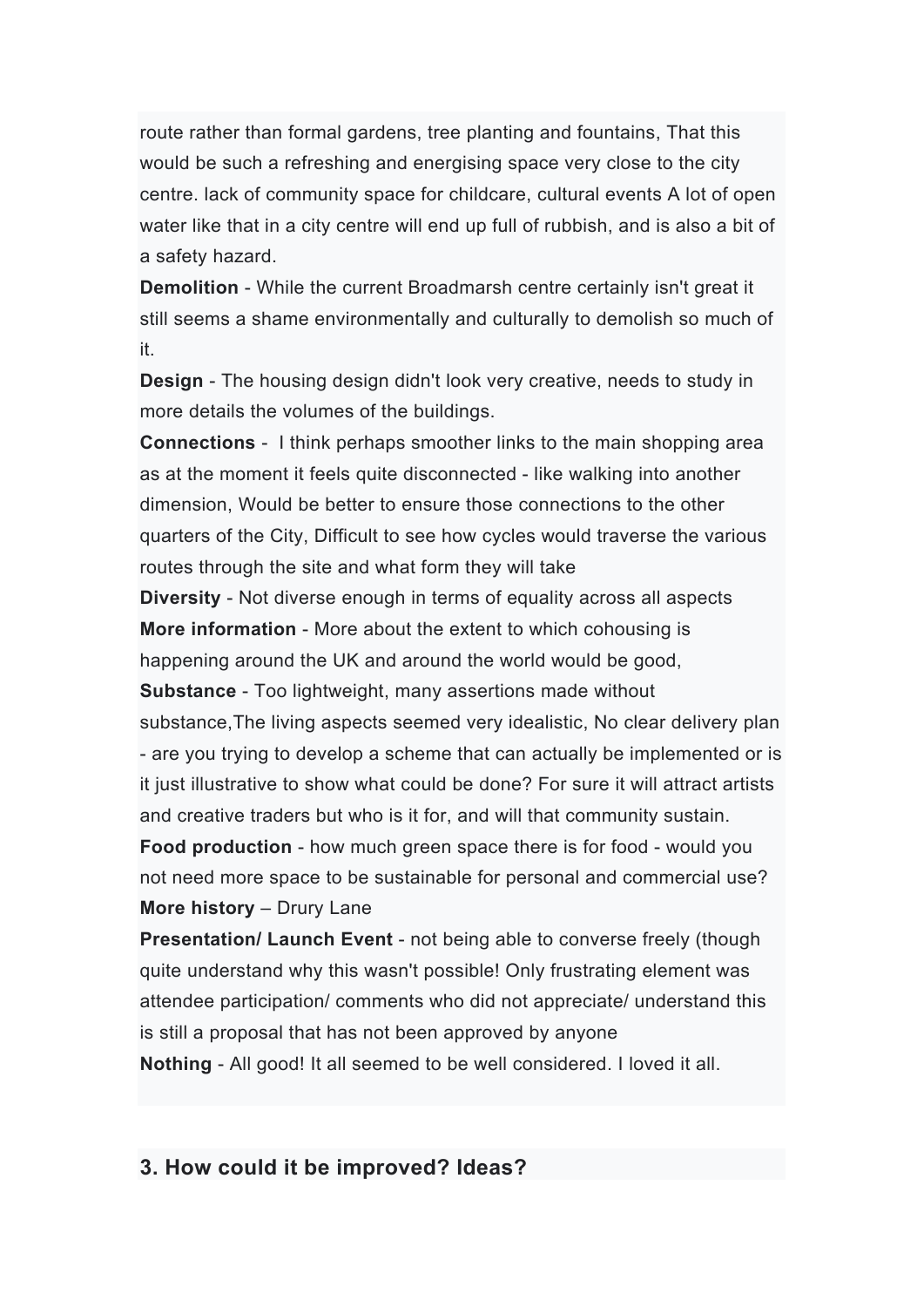**More Green** - more focus on plant based diet as meat/dairy business contribute massively to co2 footprint compared to plants, create more spaces for truly sustainable businesses, because locally sourced meat/cheese etc is still not sustainable.

More green spaces overall instead of the utility plaza space seemed. Less concrete, Important for people to be able to sit and linger outdoors. Expand the forest/caves concept The green transport plan needs work- Massive opportunities with car sharing, electric cars, novel parking options, moving away from 'car is king' thinking.

Create a wildlife corridor making use of old river routes/marsh rather than formal gardens and fountains. We need to create joined up wildlife areas so animals can move around - rare opportunity to create something for wildlife running through a city centre. Focus more on a parkland with some structures . Bees/ Rooftop Hives?

**Attractions -** An Eden Project type cover over to make it an all year round adventure space with climbing, archery, zip wires, living museum elements using the green uses you desire too. The caves - are a national monument and expanding them using lighting, sound, theatre, adventure would make a top international attraction - a Sherwood in the centre. A running circuit incorporated in and around the area? See the one in the park outside Petronus Towers in Kuala Lumpur .

Lessons to be learned from Attenborough Nature Centre in developing a really strong project idea that will attract sufficient investment to be built and from then on generate significant revenue.

In the realm of arts/culture/tourism to attract large numbers of visitors throughout the year and during day and night time in order to encourage spending in this area and other parts of the city centre.

Free water fountains like across Paris (put in place as they believe water should be accessible free to anyone and everyone). A great sustainable initiative with people being able to fill their own water bottles, and therefore not needing to buy plastic ones. They've also introduced vending machines that contain empty recycled (and recyclable) water bottles for those that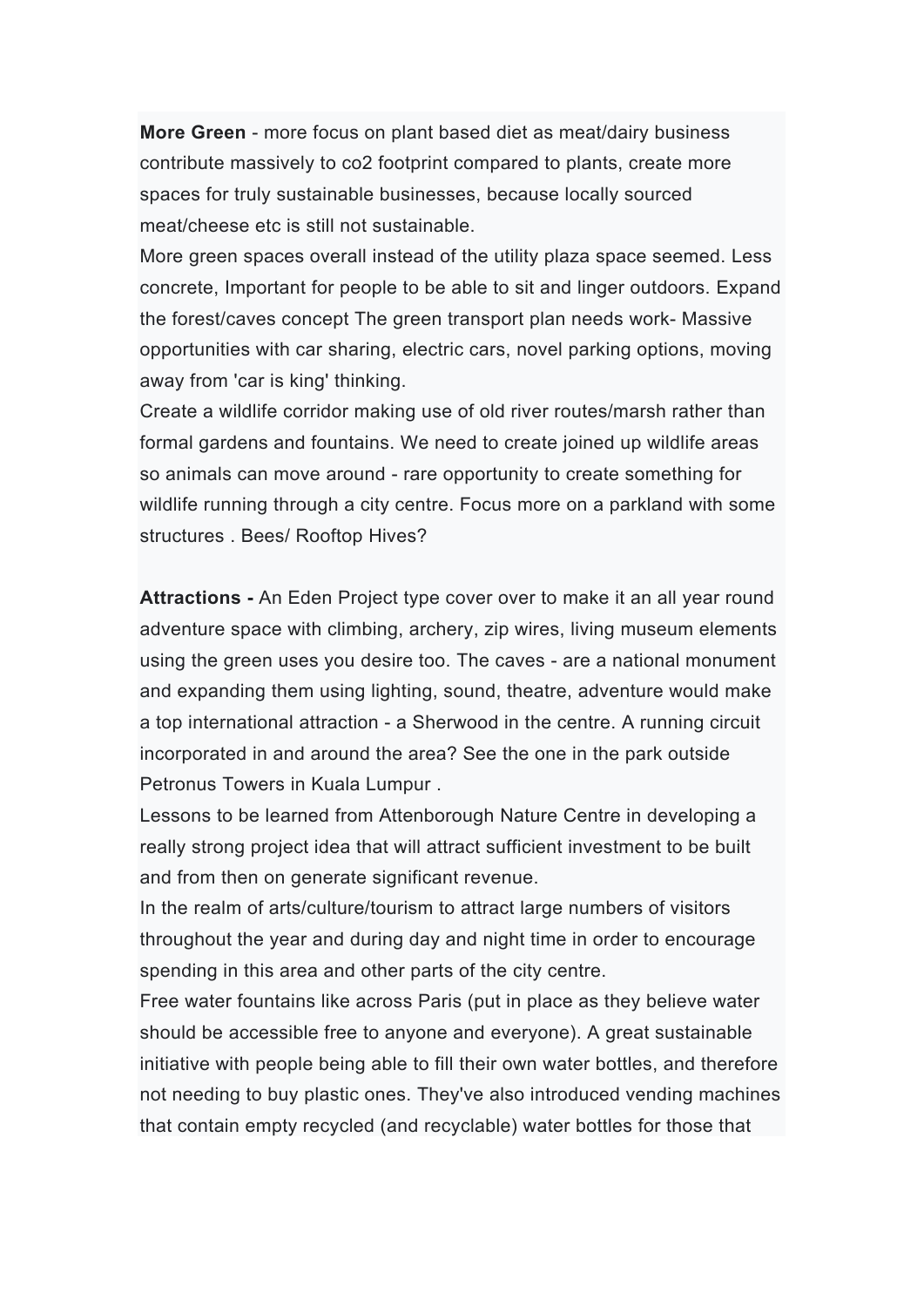may not have a container with them. There's even an app showing where every fountain is - including fizzy water fountains!

I'm a big believer in lots of places to sit in groups facing each other, which seems to work well for community use of space, esp if there are some tables too.

**More multi use spaces** - open and under cover for a rotation of markets, street food and events would be more flexible than purpose built retail and office space - this is how retail is going - offering experiences and things that cannot be found online

More community safety and night-time safety etc

**More for families / children**- Kids facilities, More play space for children and famillies, Include activities for families eg high rope type course but then there is security issues as cannot be left unmanned for liability. I was thinking about city centres I've visited that really support community use throughout the day and in the evening. The little pocket play parks with seats around them for parents in Paris sprang to mind having been there when the children were young. Even next to Notre Dame, there were some seats around a little play set. There's something nice about having quite a few more intimate play opportunities and it provides nice places to have a chat, rather than something much larger and multipurpose where parents have to be hugely vigilant whilst standing at the edge, far from their children. . Could maybe have a Robin Hood inspired playground to attract younger children and really embrace the incredible heritage of Nottingham! Focus for younger people - Potential to attract teenagers/young adults in a really positive way. Definite trend towards buying more vintage/sustainable fashion. There are already a few really popular vintage shops in Nottingham but as part of the Green Quarter vision, having independent retail shops selling on-trend, affordable and sustainable clothes and jewellery etc could really draw in teenagers and young adults. The universities often have events on such as clothes swaps and kg sales and having events like this in the Green Quarter that are advertised in the universities and colleges could bring in young people. It could be like Nottingham's own 'Camden Market', selling really cool and unique products that are all ethically made and sustainable. As Nottingham has two brilliant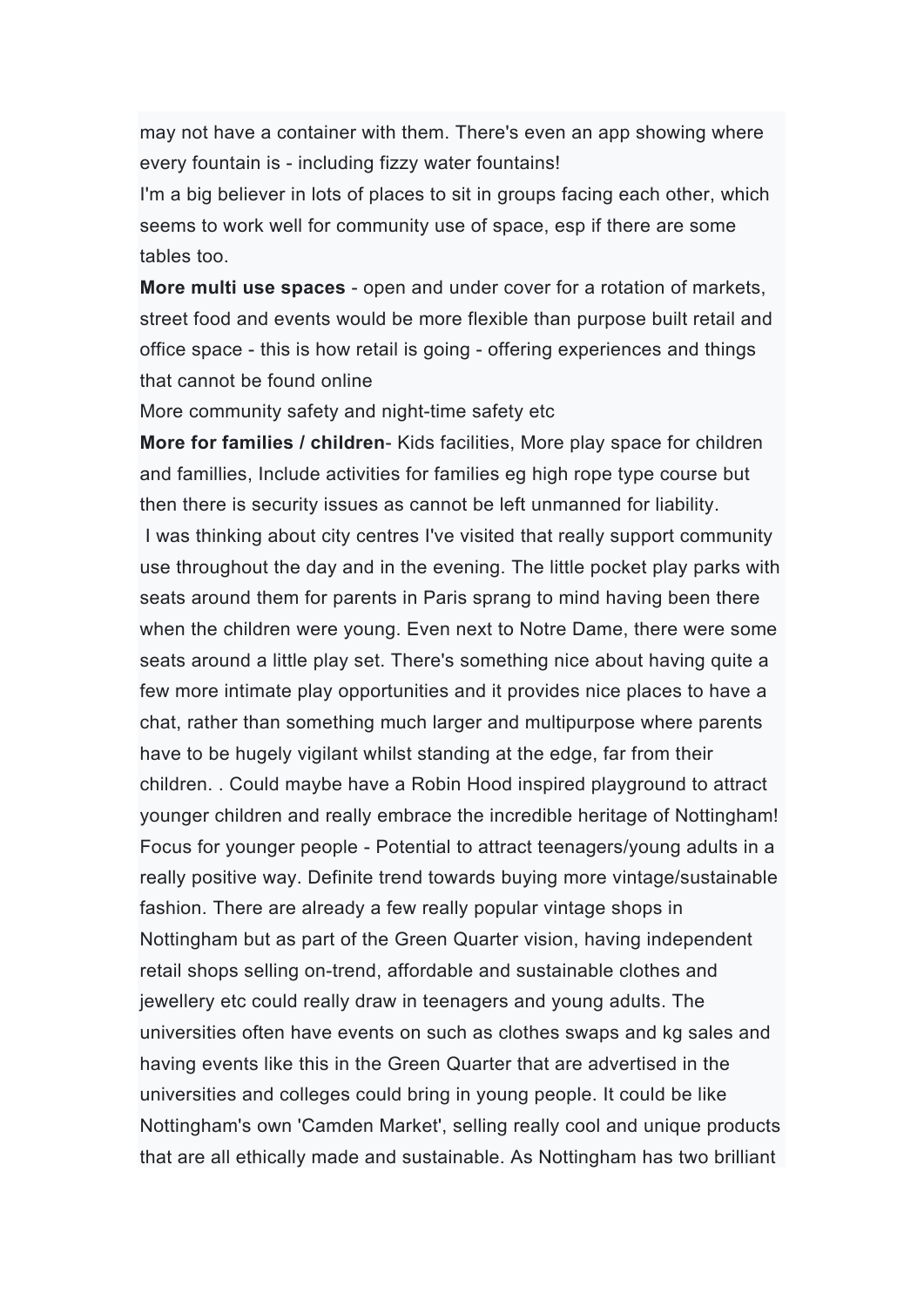universities, having bars, shops and events that appeal to young people is really important and it really does have the potential to be a hub of life. Music and the arts could be encouraged to showcase the talent within Nottingham. Having open mic nights, live music and allowing busking in the square could make it a really vibrant place and give musicians and artists a platform to perform.

**Intergenerationa**l - In a number of Scandinavian counties they have Rest Homes next to colleges and Universities and the students receive reduced rates of rent if they help out and volunteer their time to take the rest home residents out and about. Young and Old mixing together. Could we incorporate something similar in The Green Quarter?

**Diversity** - more Black and BAME communities to be involved as early as possible, Include people/organisations from the start who can represent/speak about the needs of our black communities, women's issues, poverty,poor housing/life chances, neuro diversity,mental health etc(usually people have intersected identities) too often projects invite people in rather than co created/share power from start and then wonder why people from diverse communities don't show up. The current COVID scenario has starkly illustrated the disproportionate impact on the communities who experience exclusion & prejudice - where are these communities in this vision for future living?

**Collaboration** - with other green proposals to avoid division/competitionpresent a United front to city council. With green and libs bid and wildlife trust team to ensure we get a real chance to get a green focus to whoever wins the bid. A lot of community involvement - anyone and everyone! Churches, businesses, local residents.

**Startups** - More space and encouragement for startups. Over 1000 people work at BioCity- can we replicate that for green or creative sectors on this site.

**More financially robust** - Develop financial proposals further. Will need a greater commercial element. Need details working out and proper funding. More rigour to the plan, do the maths and be open and honest with your vision. It came across as a way to increase council tax for people not in the green village, i.e. would be an expensive, non income generating venture.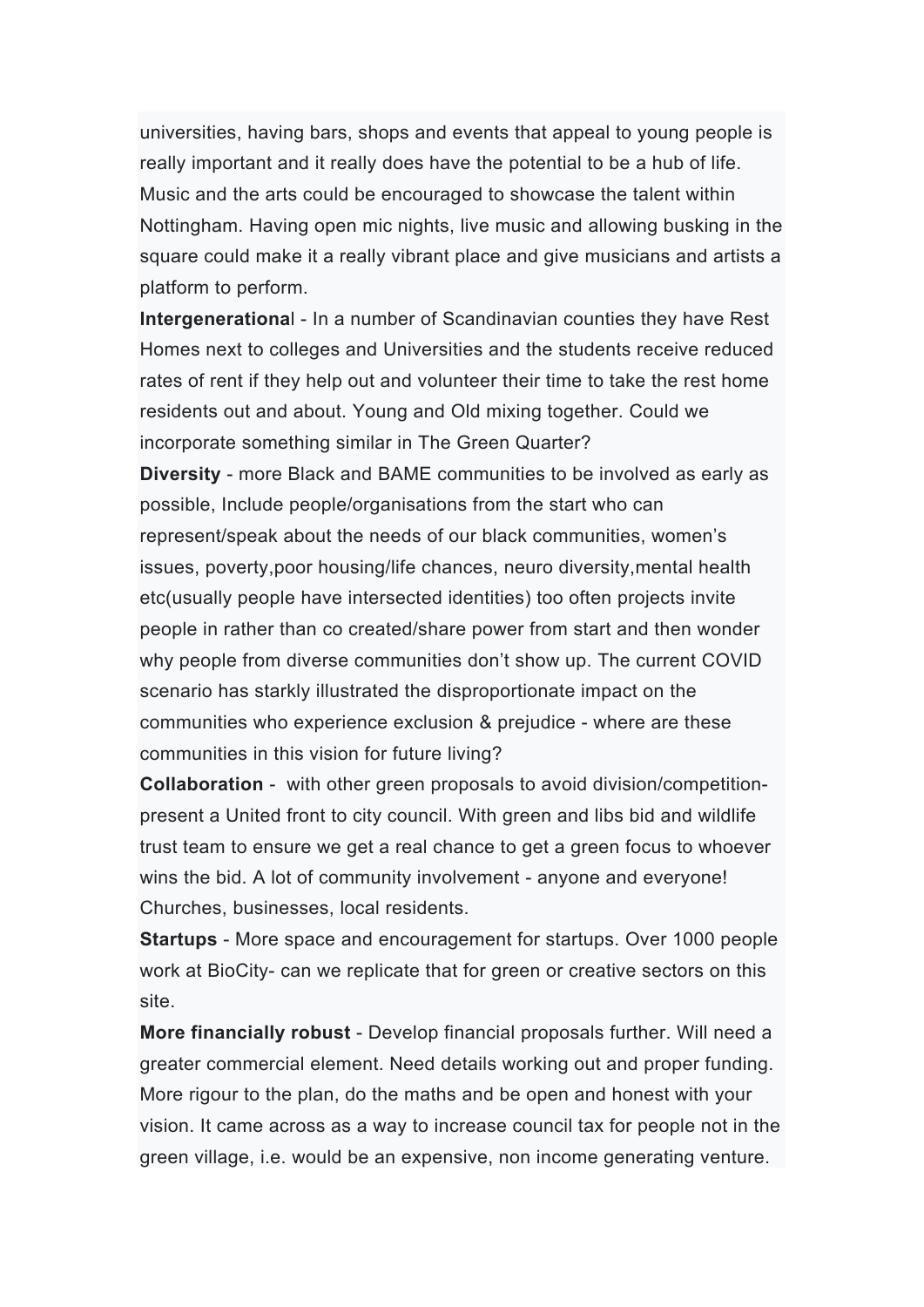If that is the plan, i.e. a show piece that has to be funded by the council, then say this. If you intend it t be financially self sustaining, you need to remove the elements that do not contribute to income. Growing food is a typical example. you cannot compete with large farms, even if you charge a premium on food produced. This is a pipe dream, you should get more realistic.

A solid economic plan to ensure it can be built without sacrificing on the key ideals. Some detailed costings, including the cost of running the proposed Sustainability College.

**Design** - Could the block effect be changed to smaller blocks with spaces between them that could be planted out with trees etc. ,Whilst I understand and support your wish to maintain some of the existing buildings, I do feel they need softening and beautify in in someway by a clever architect or designer. I'm getting tired of seeing so many boring oblong buildings To attract tourists to explore green space, I think you need something quite spectacular like the Sky Garden in London or the garden at the library in Birmingham. Perhaps the commercial property could have an amazing sky garden, restaurant and bar.

Must ensure that no light is blocked by buildings or shadows cast or will defeat the concept. Housing units need balconies for each flat.

A focus in the office space on flexibility in design so the use of the space can change with socioeconomic shifts in the future.

The Masterplan is quite ambitious. I would review the functions of the buildings and the allotments and increase the presence of vertical gardens. Thinking around living aspects are focused on values and ideals of Cohousing and "deep green" Village rather than an attraction and resource for The City.

Outdoor working spaces would be amazing - given the lack of Vitamin D in the population.

Reinstate Drury Lane with stores, eateries etc that can only be occupied by local, independent, Nottingham businesses.

Separating cycles from pedestrians where there is space would be ideal depending on footfall. but this site is key to having safer and quicker access from the south side of the city on a bike.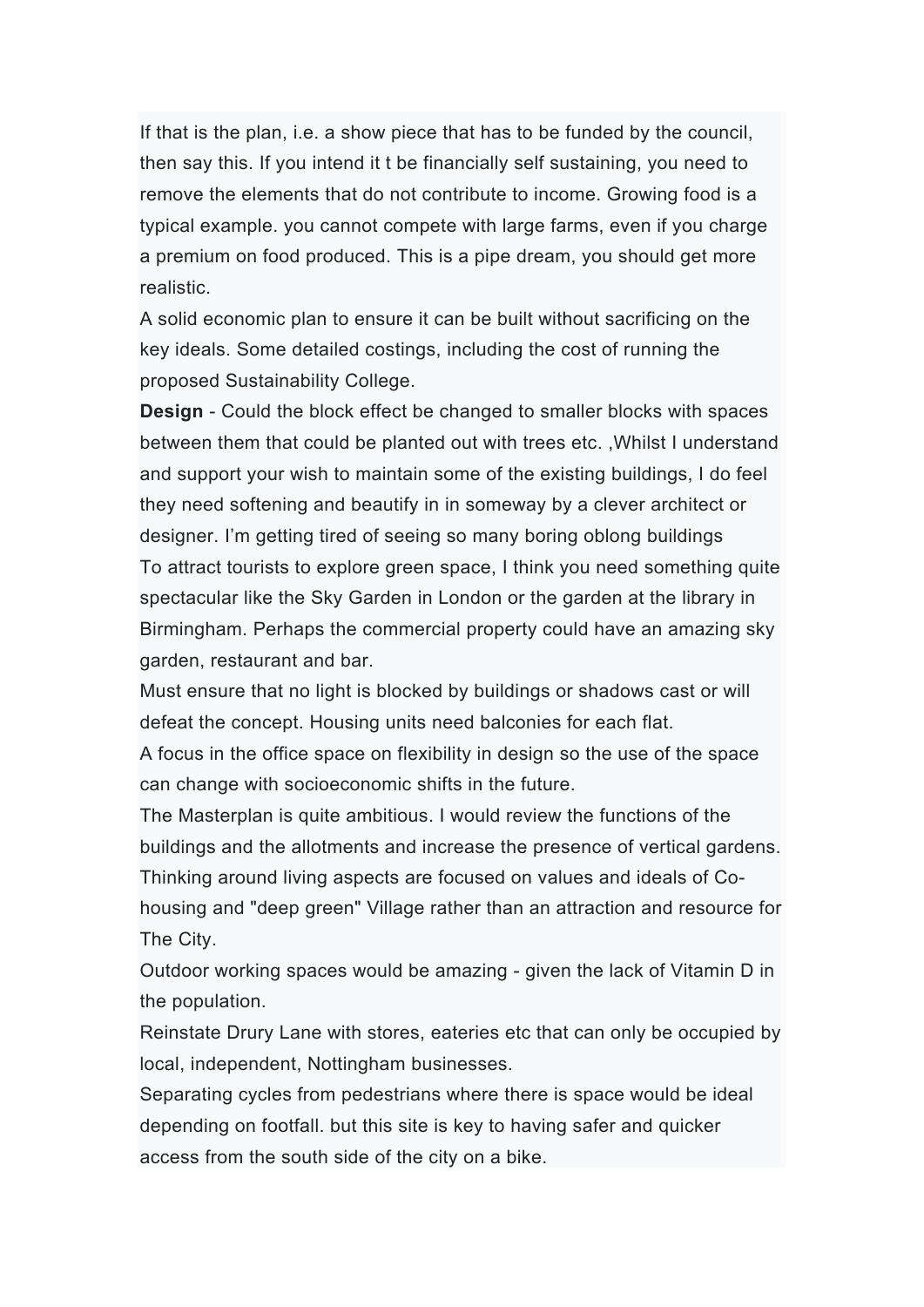Through architectural quality which is implicit in the collaboration of the vision shown, using multiple designers not one architect so that there is a richness within an overall masterplan, a civic language within the masterplan to unify the parts, a commitment to economy of means in the use of building materials and their embodied energy.

Making the space flexible enough in order to accommodate a wide range of indoor and outdoor events would be helpful such that it becomes a destination for visitors but also locals.

**Reusing what is there -** Find a different use for the buildings that we can't afford to pull down, other than shops. Could they be for useful things like citizens advice, credit union, education that's not provided in the mainstream?

If possible it would be nice to see more of the current Broadmarsh centre retained - the greenest building is always one that's already built and clever reuse is preferable to demolishing as well as cheaper.

**Demolition** -Take down the NCP car park. People would pay to crowdfund the demolition.

**Wider scope -** Encouraging the broader redevelopment around Old Market Square and that Lister Gate is regenerated in order to provide an interesting link between the Square and Broardmash.

**Delivery -** Some thinking about how it could actually be delivered - eg Council holds land, but develops with some sort of community board; community board takes land, employs developer; community works with developer(s)

**More detail** - Obviously more detail, It seemed somewhat short on details, although I understand that the proposal has been made in short order, so these will be developed over time, More detailed analysis of potential occupiers/tenants/ I think you need some expert opinion from an agent/surveyor.

Chance to freely converse (break-out groups?) All good! It seems like you have most based covered. It was a great presentation, nothing to improve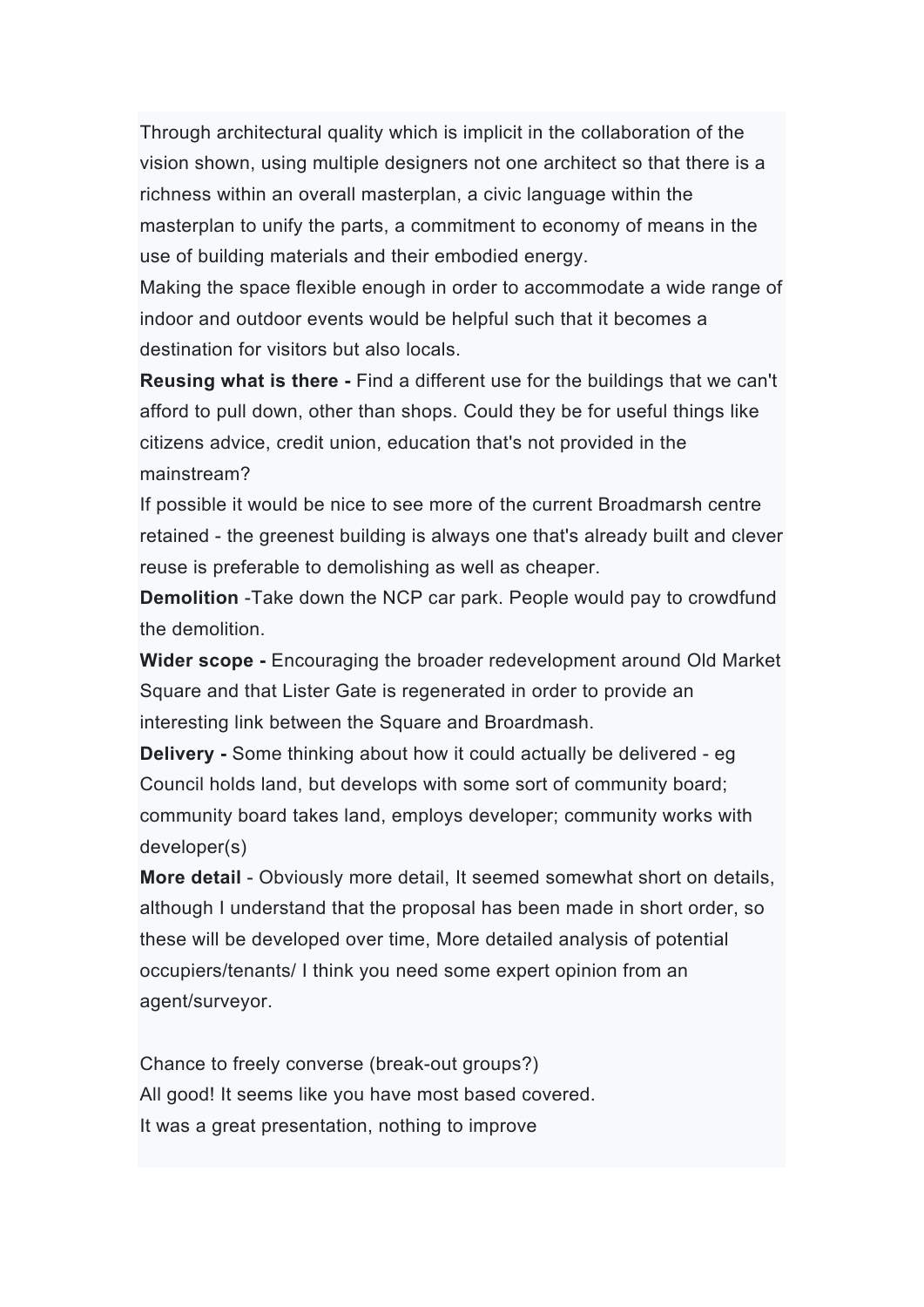#### **4. Any Questions?**

1 We struggle to get between 10 and 25 at our Zooms. Wyre forest is 1/6 the size of Nottingham but even so, you do much better. What's the secret please!!?

When can I move in?

Have you contacted any philanthropists if you need lots of money? The governance is strange. What is the status of the organisation? i.e. what is the legal entity? Limited company, CSC or something else? I don't understand the term codirector. What are the responsibilities of the board? where is this laid out?

What are the next steps in terms of the bid- is there room to collaborate School/nursery provision? Outdoor play provision. Medical Centre? Will Green Quarter team speak to the Wildlife Trust, Green Party/Lib Dems to try to work out a shared approach so that there's not competition between these 3 green proposals?

What is the timescale for the development? When will this be achieved? How does the final design get decided? Is there a public vote at any point? Is there a time frame, or potential funding source? I missed the timescale. I'm sure there is one!

Engaging Councillors seems to be priority now - are you doing this? I left the meeting not really sure of the next steps in terms of presenting ideas to the council and timelines. Are you going to develop the Masterplan any further? How is the Council going to choose the right option for the site? I would like to be informed of your/the application of others to the City Council about this development - how do I do that? What can people do to help make this happen? There needs to be a coordinated campaign that the council will find difficult to ignore.

How can we help to make the project green? Who decides? Can the public get involved in helping this vision come to life?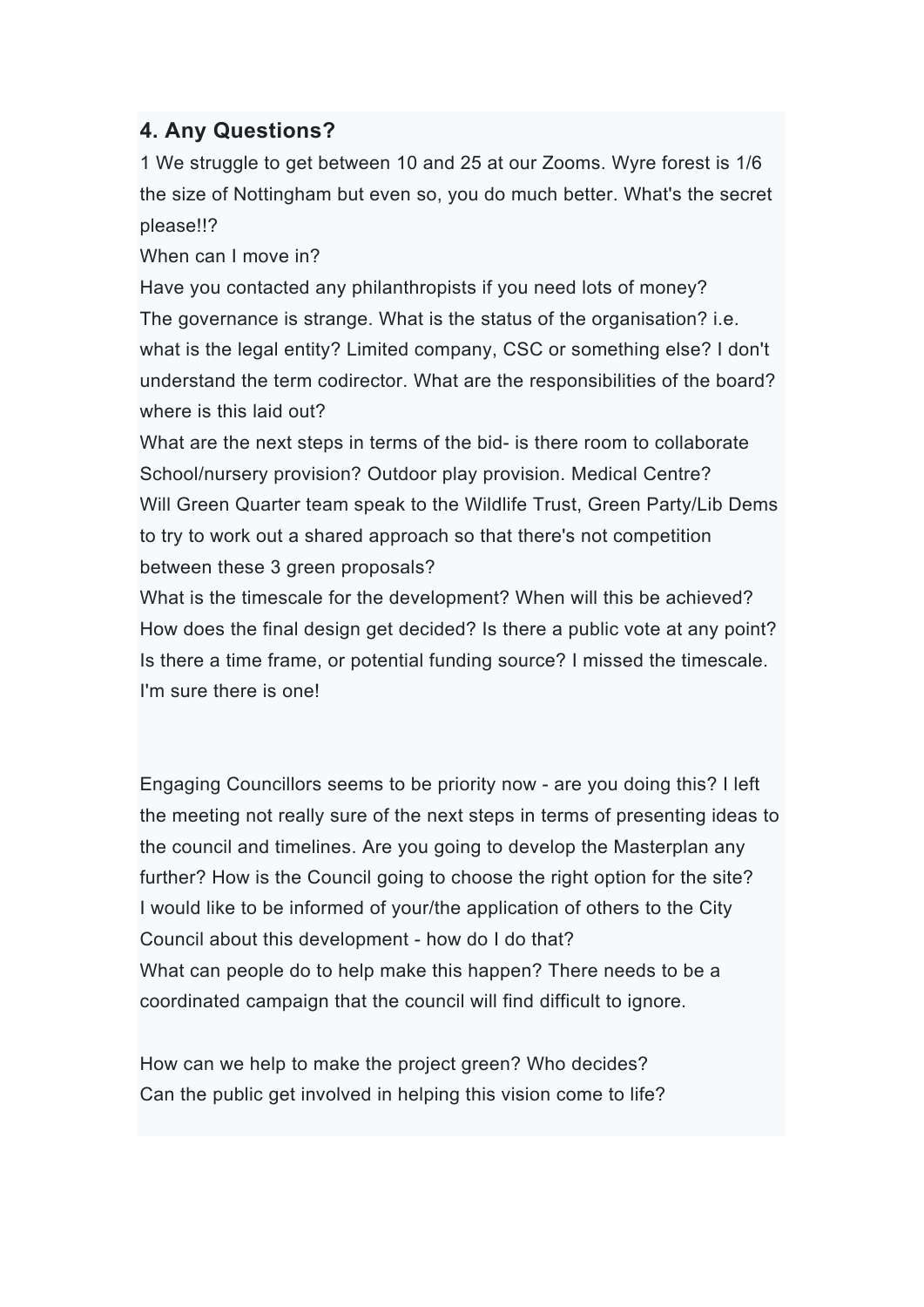Why go for Grade A offices? not sure there is still demand, lots coming on market soon (Station St, HMRC and others being planned) and why are you against tourism - can be made more sustainable Are you already in touch with BAME groups from the local area?

# **4. Presentation thoughts**

### **Good**

Great, Superb - it flew by! Great! Good amount of time Nice job all. Kept us interested throughout .Very well done Very good Brilliant Perfect Excellent Perfect. Well organised and well presented. Well done! All good. Congratulations. I very much enjoyed it- thank you. Well presented and brilliant in that it came together quickly.

Good timing - Our Zoom meetings have a natural length of 1.5 hours - any longer and people drift -so perfect. Lots of contact. When you know more, break-our room could promote more interaction but this was perfect for the Launch. Length about right I thought the launch itself was very well executed. Kudos! It was good.

Good length

Well chaired and presented, clear, articulate, thoughtful

It was great a very good presentation and launch. Slick, well thought out. Great presenters

All very well done considering the short timescale. Good given the circumstances. The length of the presentation was good

Just long enough and very well presented About the right length.

Interesting presentations. The maps and 3D graphics were very helpful in helping visualise the design and concept.

Perfect and great that it stayed exactly on time as was written in the event information. Very well planned and stuck to time very well.

Just about right length and timing of speakers etc. Kept me engaged and interested throughout - others too as the chat was constantly busy. Well run, well timed, easy to follow - I like the informal and human approach.

The launch was good, energising with good timing